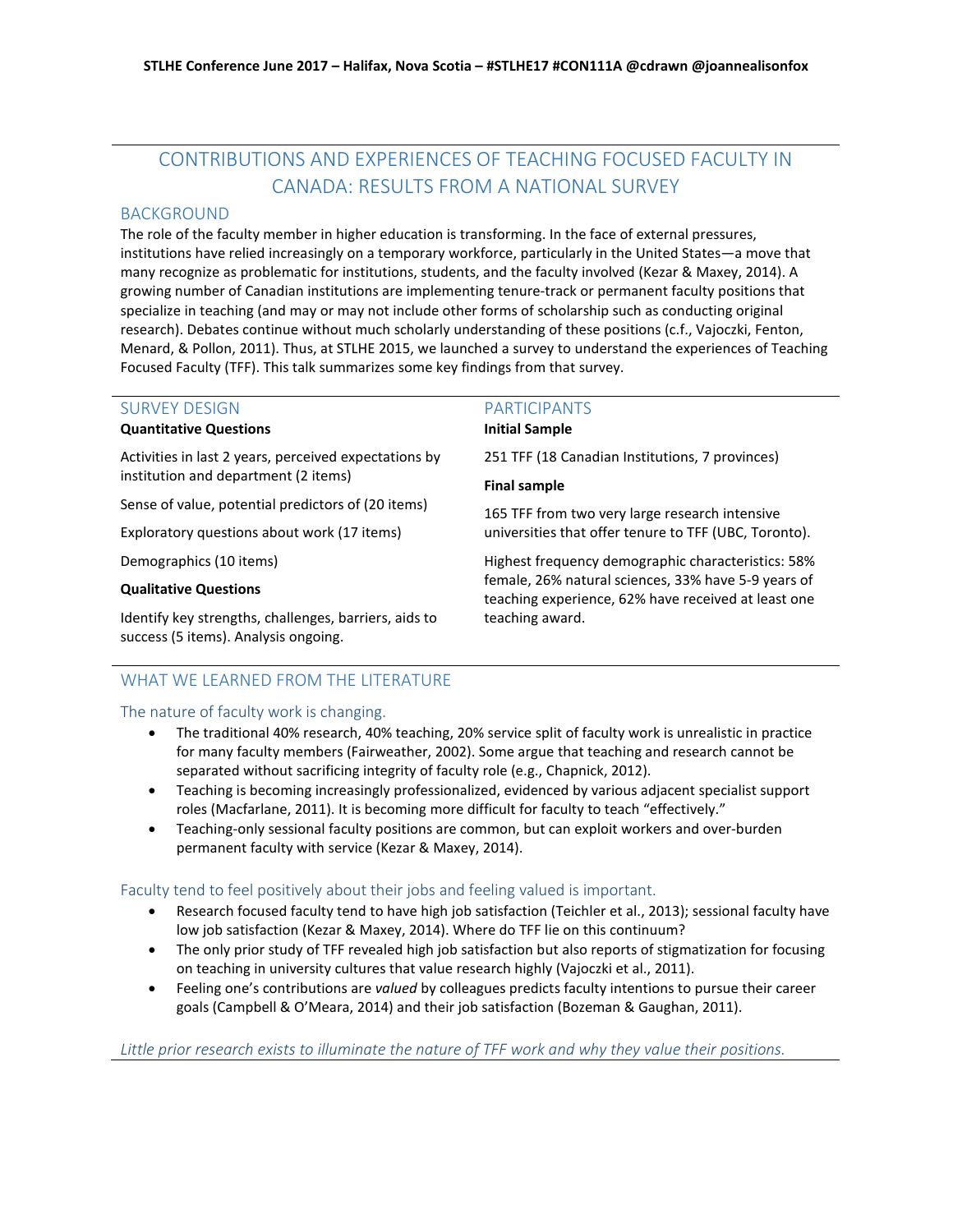# WHAT WE LEARNED FROM RESPONDENTS

### What activities have TFF completed in the last 2 years?

- The typical TFF has completed 11/20 teaching, research, service, and professional development activities listed; 90% of the sample engaged in 5-18 activities. Most common activities (>86% selection): teaching undergraduate courses, departmental service, attending conferences, participating in workshops and/or seminars.
- Interpreting medians implies that the typical TFF member engaged in all of the following activities in the last two years: taught 6 undergraduate courses, supervised 2 student research projects, submitted 1 funding application, presented at 2 conferences and attended 3, participated in 4 workshops, served on 1 Faculty-level and 3 Department-level committees, and led or encouraged curriculum development.
- TFF sometimes perceived discrepancies in what institutions versus departments expected of them, and, overall reported doing more activities than what they perceived was expected.

### TFF value their positions highly.

- 93% of TFF surveyed rated they *agree* or *strongly agree* to the statement "I personally value my TFF position" (*M* = 4.70, *SD* = 0.66; five point scale ranged from 1 *strongly disagree* to 5 *strongly agree*).
- 5 potential predictors correlated positively with value ratings (*r*s from .120 to .404). Significant raw correlations are indicated by \* in diagram. Together these predictors explained 22% of variance in value ratings.
- In a regression analysis, *feeling integrated in mainstream institutional culture* offered unique prediction of value ratings, above and beyond any effect of the other predictors.